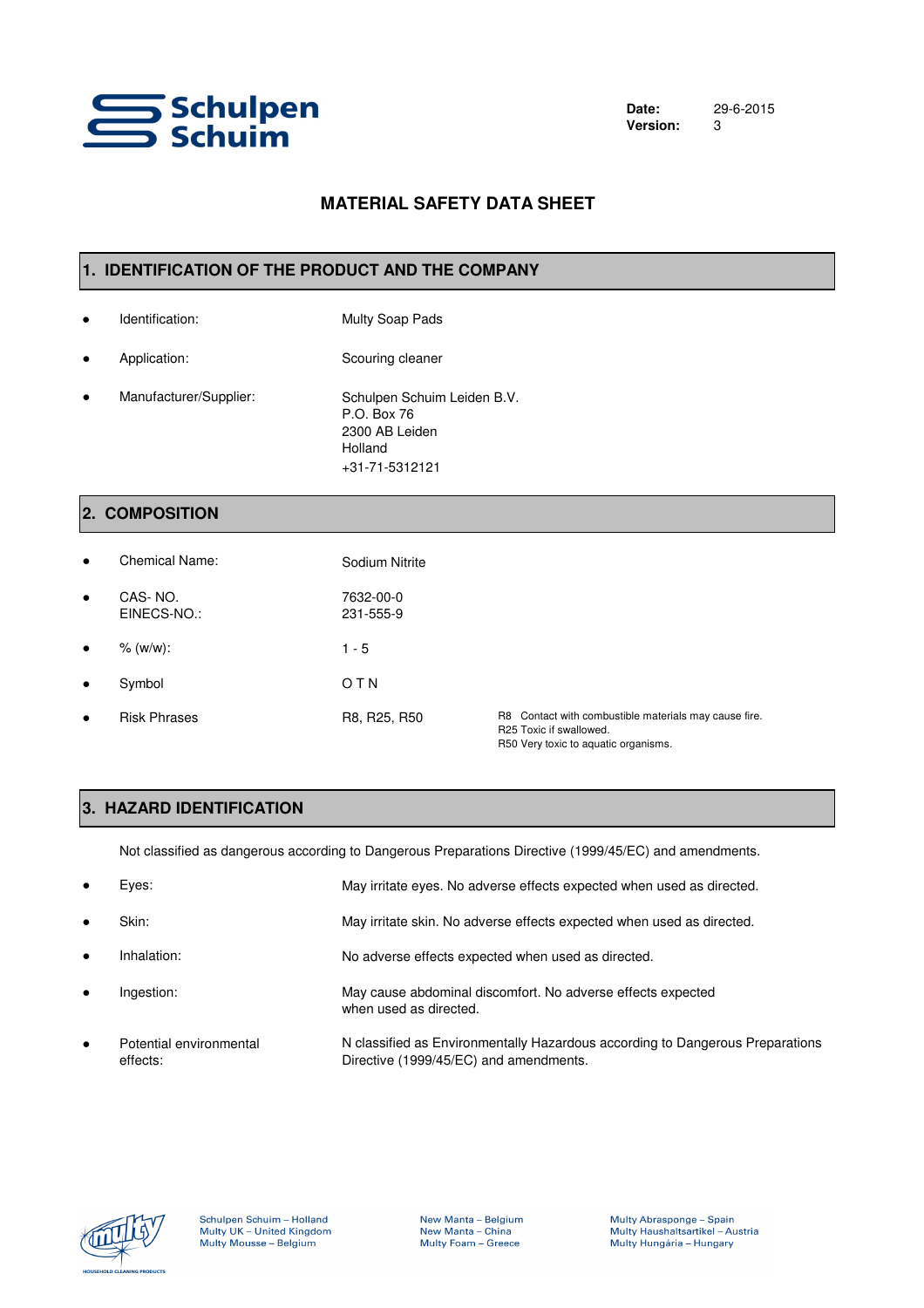## **4. FIRST AID MEASURES**

| $\bullet$ | Inhalation:   | No special requirements.                                                                                                            |
|-----------|---------------|-------------------------------------------------------------------------------------------------------------------------------------|
| $\bullet$ | Eye contact:  | Immediately irrigate with clean water for several minutes. Seek<br>medical attention, if irritation persists.                       |
| $\bullet$ | Skin contact: | Wash affected area with plenty of water.                                                                                            |
| $\bullet$ | Ingestion:    | Do not induce vomiting. Wash out mouth with water, do not swallow.<br>When in doubt or if symptoms persist, seek medical attention. |

# **5. FIRE-FIGHTING MEASURES**

| $\bullet$ | Extinguishing media:                                      | Use extinguishing measures that are appropriate to local<br>media circumstances and the surrounding environment. |
|-----------|-----------------------------------------------------------|------------------------------------------------------------------------------------------------------------------|
| $\bullet$ | Special hazards arising from the<br>substance or mixture: | Exposure to decomposition products may be a hazard to<br>health. In case of fire do not breathe fumes.           |
| $\bullet$ | Advice for fire fighters:                                 | Wear a self-contained breathing apparatus.<br>Wear suitable protective clothing and gloves.                      |

# **6. ACCIDENTIAL RELEASE MEASURES**

|           | Spill control:            | Sweep or shovel up spillage and remove to a safe place.                                                            |
|-----------|---------------------------|--------------------------------------------------------------------------------------------------------------------|
| $\bullet$ | Personal precautions:     | Wear suitable gloves. Refer to currant EN or National standards as appropriate.<br>Wash thoroughly after spillage. |
| $\bullet$ | Environmental protection: | Use appropriate containment to avoid environmental contamination.                                                  |

# **7. HANDLING AND STORAGE**

Handling: No special precautions are necessary when used as intended Storage: Store at a dry area. Do not store near highly flammable materials.

# **8. EXPOSURE CONTROLS / PERSONAL PROTECTION**

| $\bullet$ | General:          | Contains no substances with occupational exposure limit values.                                                                                                                                                             |
|-----------|-------------------|-----------------------------------------------------------------------------------------------------------------------------------------------------------------------------------------------------------------------------|
| $\bullet$ | Hand protection   | Wear suitable gloves.<br>The selected protective gloves have to satisfy the specifications of EU Directive<br>89/686/EEC and the standard EN 374 derived from it.<br>Before removing gloves clean them with soap and water. |
| $\bullet$ | Eve protection:   | No special requirements.                                                                                                                                                                                                    |
| $\bullet$ | Skin protection:  | Wash contaminated clothing before re-use.                                                                                                                                                                                   |
| $\bullet$ | Hygiene measures: | Handle in accordance with good industrial hygiene and safety<br>practice. Wash hands before breaks and at the end of workday.                                                                                               |

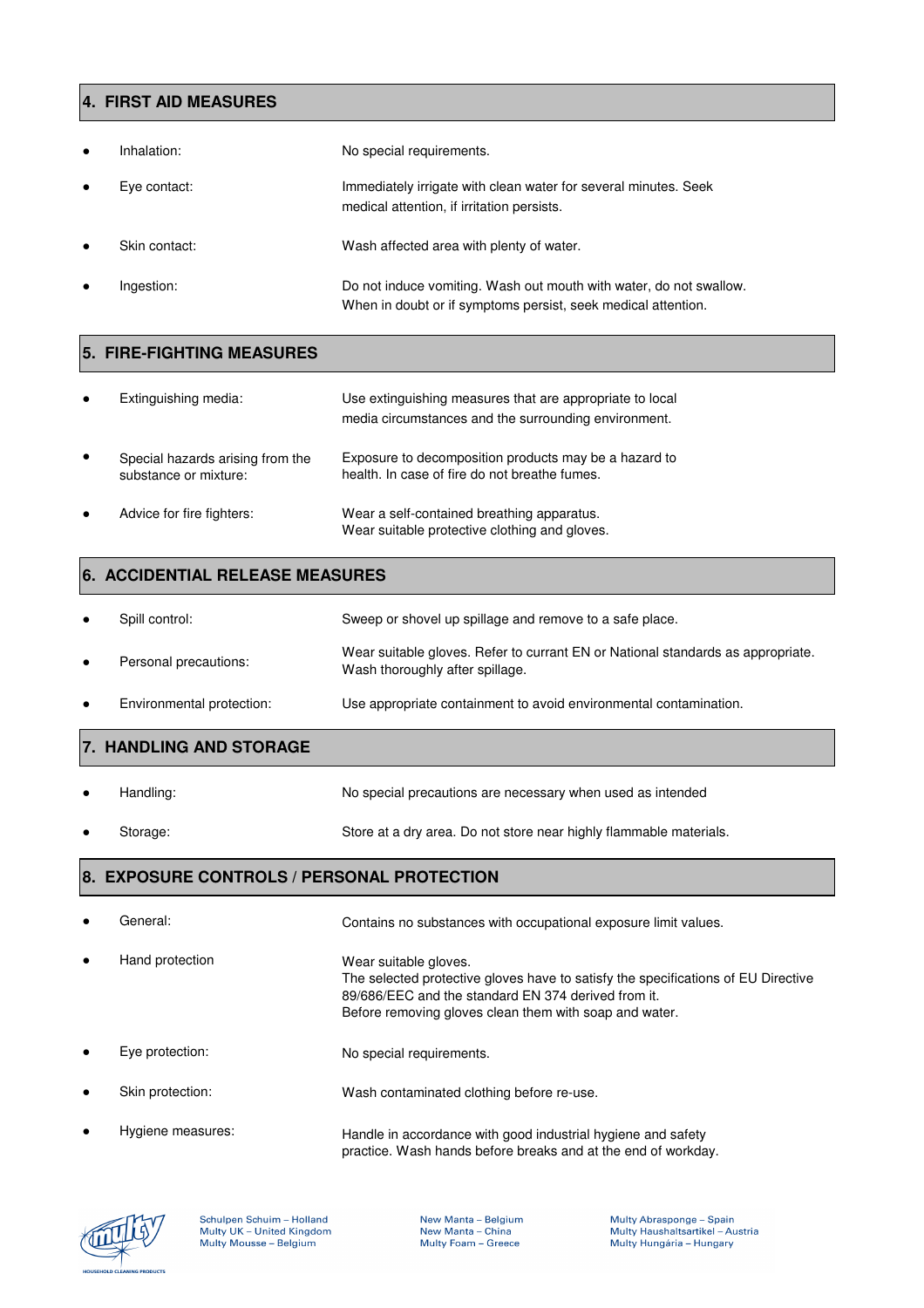## **9. PHYSICAL ABD CHEMICALS PROPERTIES**

| Appearance:                 |                                            |
|-----------------------------|--------------------------------------------|
| Form                        | Liquid absorbed by inert carrier material. |
| Colour                      | Pink                                       |
| Odour                       | Typical soap odour.                        |
| Safety data:                |                                            |
| pH of soap                  | $10 - 10.5$                                |
| (4% aqueous solution)       |                                            |
| Boiling point/boiling range | Not applicable.                            |
| Melting point/melting range | Not applicable.                            |
| Flash point                 | Not applicable.                            |
| Flammability                | Not applicable.                            |
| Explosive properties        | Not applicable.                            |
| Oxidising properties        | Not applicable.                            |
| Vapour pressure             | Not applicable.                            |
| Solubility in water         | Appreciable.                               |
| Solubility in oil           | Not determined.                            |
| Viscosity                   | Not applicable.                            |

# **10. STABILITY AND REACITVITY**

| Conditions to avoid:                 | Not applicable.                 |
|--------------------------------------|---------------------------------|
| Materials to avoid:                  | None.                           |
| Hazardous decomposition<br>products: | Stable under normal conditions. |
| Hazardous reactions:                 | None known.                     |

# **11. TOXICOLOGICAL INFORMATION**

| Acute oral toxicity:       | LD50<br>Estimated >2g/kg                           |
|----------------------------|----------------------------------------------------|
| Acute inhalation toxicity: | No adverse effects expected when used as directed. |
| Acute dermal toxicity:     | No adverse effects expected when used as directed. |
| Skin irritation:           | May cause skin irritation in susceptible persons.  |
| Eye irritation:            | May irritate eyes.                                 |
|                            |                                                    |

# **12. ECOLOGICAL INFORMATION**

● Additional ecological information: This preparation is not classified as Environmentally Hazardous according to Dangerous Preparations Directive (1999/45/EC) as amended.